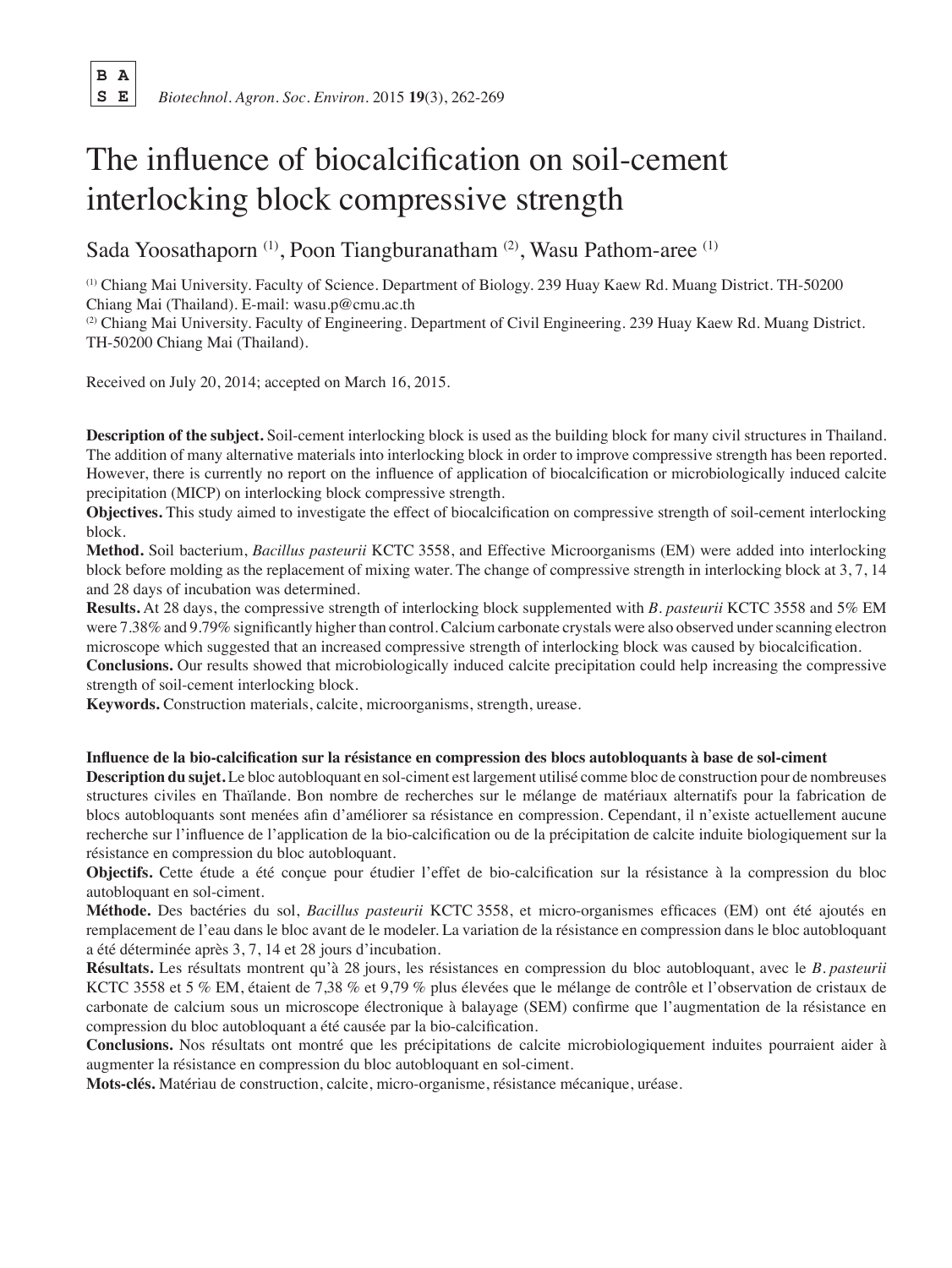# **1. INTRODUCTION**

Interlocking block is a common construction material which was used as the building blocks for many civil structures. It can be used for all types of building from wells, houses to schools and resort buildings. Interlocking block is an environmental friendly construction material because during its manufacturing process, less energy was consumed and almost no carbon dioxide is produced. Furthermore, there is no need for skilled labor during construction using interlocking block which makes it easy to use and helps shortening the construction time (Thailand Institute of Scientific and Technical Research, 1985; Anand et al., 2005). Interlocking blocks can be divided into two types based on its raw materials: soil-cement block, a soil based block which was used in this study and a concrete block, in which the major component is cement.

Production of interlocking block using industrial waste as supplementary material in order to improve some qualities has been reported. Many industrial wastes can be used as supplement for interlocking block production such as coconut shell ash from power plants that use coconut shell coal as fuel, blast furnace slag which is a waste generated from steel industries, molten slag from burning refuse in fluidized-bed gasification furnace (Hosokawa et al., 2004), silica fume from silicon metal industries (Thailand's Department of Industrial, 2012) and kaolinite top soil from kaolinite mines (Kokkhamheang et al., 2008).

Biocalcification also known as microbiologically induced calcite precipitation (MICP), is a normal biochemical process that naturally occurs in many environments such as sea water, fresh water and soil. During this process calcium carbonate accumulates due to the activity of urease-producing microorganisms (Douglas et al., 1998; Hammes et al., 2002).

Calcium carbonate precipitation occurs in nature when the concentration of calciumion, and/or carbonate ion increases. Precipitation can be induced by physical processes such as changes in temperature or pressure or by the activities of microorganisms (Fujita et al., 2000; Hammes et al., 2003). The utilization of urea results in an increasing of the environment pH which causes calcium ions and carbonate ions to precipitate in form of calcium carbonate according to the following equations:

#### Urease

$$
(NH2)2CO + 3H2O \rightarrow 2NH4 + 2OH + CO2
$$
  
\n
$$
Ca2+ + HCO3 + OH \rightarrow CaCO3 + H2O
$$
  
\nor 
$$
Ca2+ + 2HCO \leftrightarrow CaCO3 + CO2 + H2O
$$

Urease hydrolyzes urea to carbonate and ammonium ions that increase the pH in an environment. Calcium carbonate precipitation occurs when  $Ca^{2+}$  is present in the environment.

There are reports on the use of biocalcification for repairing the surface of the stone and cement concrete (Stocks-Fischer et al., 1999; Ramachandran et al., 2001). In addition, some ureolytic bacteria were able to improve the properties of concrete such as increased compressive strength (Ghosh et al., 2005; Ramakrishnan et al., 2005) and decreased permeable property. These resulted in an increasing resistance to degradation of cement mortars (De Muynck et al., 2007), bricks (Sarda et al., 2009), conventional red bricks (Raut et al., 2014). Recently, urease producing bacteria was used for concrete strength improvement and as concrete deteriorating mold inhibition agent (Park J.M. et al., 2012).

Allpreviousreportsmentionedabovedemonstrated that biocalcification could be used to improve the properties of concrete and brick. However, to the best of our knowledge, no research on using MICP to improve the strength of soil-cement interlocking block has been reported. This study was designed to investigate the influence of microbial induced calcite precipitation on the compressive strength of soilcement interlocking block. The comparison was done between *Bacillus pasteurii* KCTC 3558, a known urease producer, and effective microorganisms (EM). Compressive strength was determined using standard method. Scanning electron microscope was also used to detect calcite precipitation within the interlocking block.

#### **2. MATERIALS AND METHODS**

## **2.1. Microorganisms**

*Bacillus pasteurii* KCTC 3558 was obtained from Korean Collection for Type Cultures (KCTC). Effective microorganism was purchased from EM Kyusei Company Limited, Chiang Mai, Thailand. They were used as the source of urease in this study. *Bacillus pasteurii* KCTC 3558 was cultured in production media modified after Smith et al. (1993) containing yeast extract  $(0.5 \text{ g} \cdot 1)$ ,  $(\text{NH}_4)_{2}\text{SO}_4$  $(2.6 \text{ g} \cdot \text{l}^{-1}),$  $^{1}$ ), MgSO<sub>4</sub>.7H<sub>2</sub>O (1 g.1<sup>1</sup>), NiSO<sub>4</sub>.7H<sub>2</sub>O  $(0.032 \text{ g} \cdot \text{L}^{\text{-1}})$ , KH<sub>2</sub>PO<sub>4</sub> (2.4 g.l<sup>-1</sup>), K<sub>2</sub>HPO<sub>4</sub> (5.6 g.l<sup>-1</sup>), CaCl<sub>2</sub> (0.3 g·l<sup>-1</sup>), urea (10 g·l<sup>-1</sup>) at 37 °C on rotary shaker (150 rpm) for 24 h in order to obtain an approximate cell density of  $5.5 \times 10^6$  CFU·ml<sup>-1</sup> without transferring culture into new fresh growth medium. Effective microorganisms (5% [v/v]) were prepared by diluting EM in production media before adding to an interlocking block.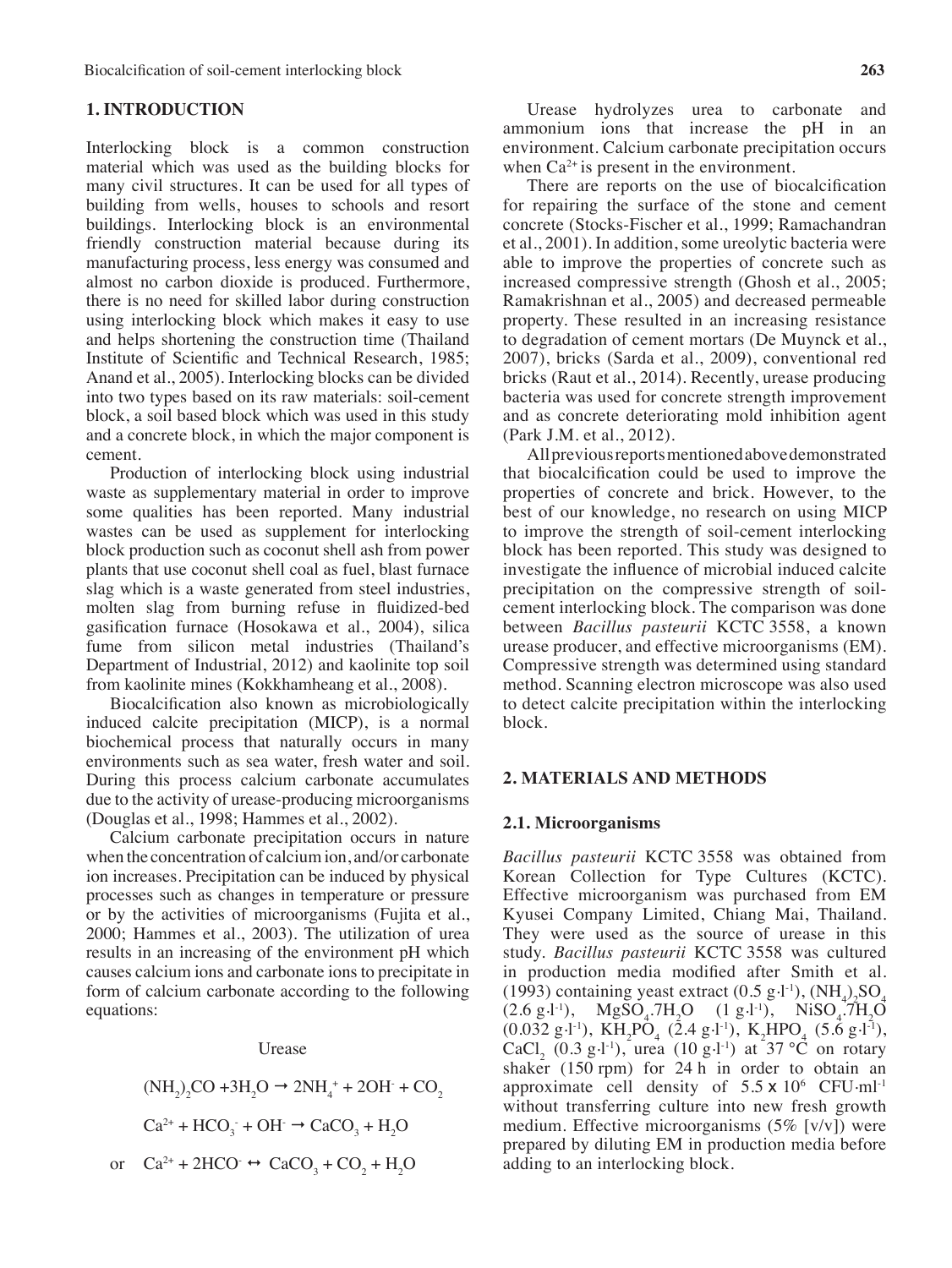# **2.2. Microbial calcite deposition in interlocking block**

Three sets of 40 blocks of soil-cement interlocking blocks were made from local factory in Chiang Mai province, Thailand which were:

- soil-cement interlocking block without added bacteria (control);
- soil-cement interlocking block with *B. pasteurii* KCTC 3558 in urease production media;
- soil-cement interlocking block with urease production media +  $5\%$  (v/v) EM added as replacement for mixing water.

Portland cement type I and red earth were used for interlocking block production. Red earth was sieved through  $4 \times 4$  cm<sup>2</sup> grid prior to manufacturing process (**Figure 1a**). The cement to soil ratio was fixed at 1:6 (by weight). Small amount of mixing water (3.7 – 4.0% of total weight of cement and soil) was added to moisten the mixture before mixing in pan mixer (**Figure 1b**). The resultant mixture was molded in  $12.5 \times 25 \times 10$  cm<sup>2</sup> mold in hydraulic compressing machine (**Figure 1c**). All sets of interlocking block were sprayed with water and moist incubated indoor under plastic sheet for up to 28 days (**Figure 1d**). After 28 days of incubation, color and appearance of the surface of interlocking block were observed.

# **2.3. Compressive strength determination**

Compressive strength measurement was carried out according to standard method of ASTM C 67- 07 (American Society for Testing and Materials, 2007). Five blocks from each set were sampled and tested for compressive strength at 3, 7, 14, and 28 days of incubation. Each block was dried overnight and weighed. Surface of the block was capped with quickhardening cement and the cap was aged for at least 24 h prior to a compressive strength test. Compressive strength of each specimen can be calculated as follows:

$$
C = W/A
$$

where  $C$  is the compressive strength of the specimen, lb.in-2 (or kg·cm-2) (or Pa·104 ), *W* is the maximum load, lbf, (or kgf) (or N), indicated by the testing machine, and *A* is the average of the gross areas of the upper and lower bearing surfaces of the specimen,  $in^2$  (or  $\text{cm}^2$ ).



**Figure 1.** Soil-cement interlocking block manufacturing process — *Procédé de fabrication de blocs autobloquants en solciment.*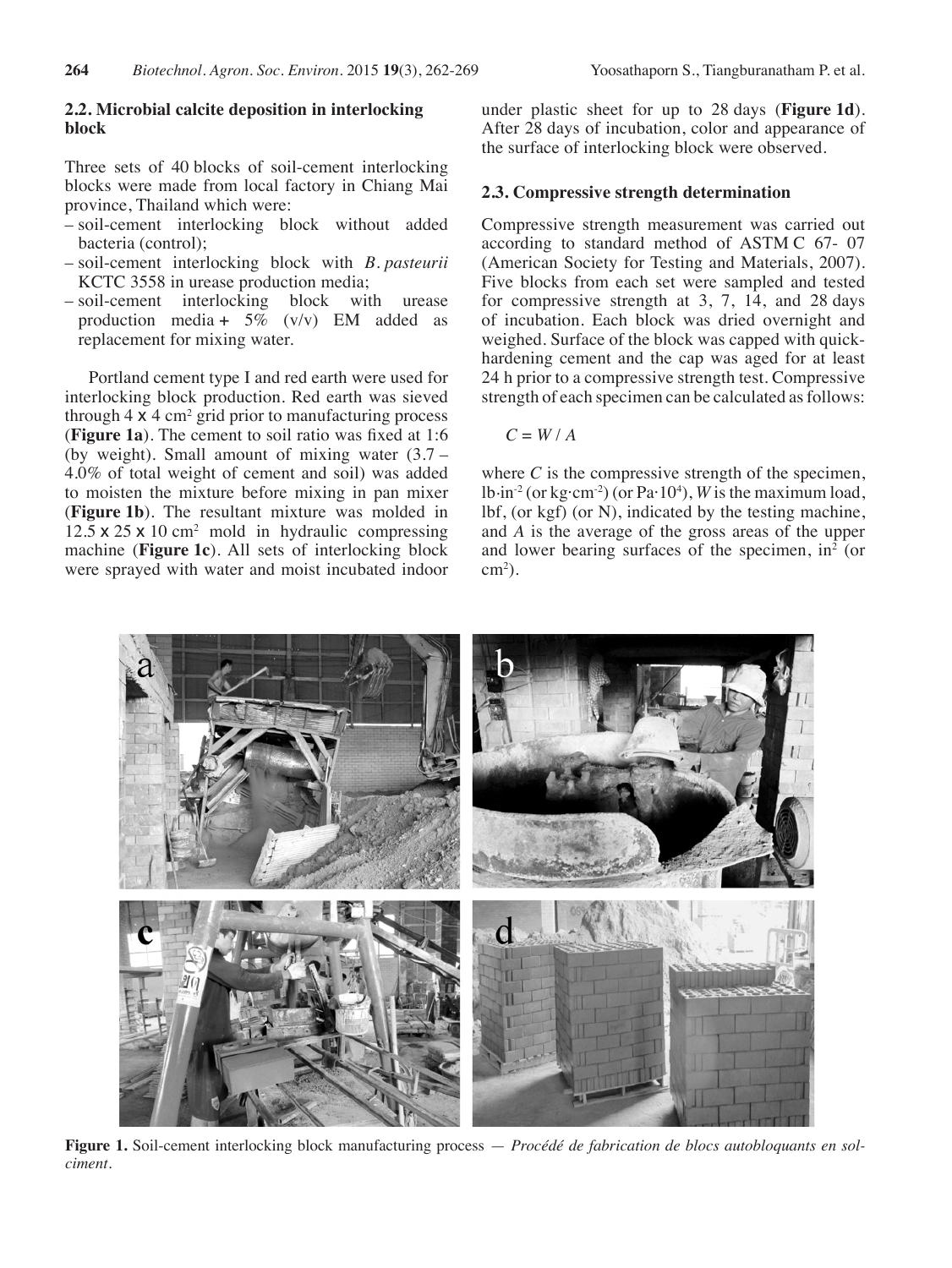# **2.4. Statistical analysis**

The data were expressed as mean  $\pm$  standard deviation. One way ANOVA was used for statistical analysis. Duncan's test was used to compare mean in order to determine statistically differences (*p* < 0.05) between compressive strength of control, samples mixed with production media and *B. pasteurii* KCTC 3558 and samples mixed with production media and  $5\%$  (v/v) EM on the same day of incubation.

# **2.5. SEM analysis**

Broken specimens were collected after compressive strength testing was performed. All specimens were dried at 60 °C for 24 h and coated with gold prior to the examination under scanning electron microscope (SEM; JEOL JSM-5910LV) at accelerating voltages of 15 kV.

# **3. RESULTS**

## **3.1. Microbial calcite deposition in soil-cement interlocking block**

There is no visible difference observed between soilcement interlocking block samples made with different mixing water as shown in **figure 2**: interlocking block with tap water (**a**), interlocking block with *B. pasteurii* KCTC 3558 in urease production media (**b**) and interlocking block with urease production media  $+5\%$ (v/v) EM (**c**).



**Figure 2.** Soil-cement interlocking blocks made from different mixing water — *Blocs autobloquants en sol-ciment fabriqués à partir de divers mélanges d'eau*.

**a**: interlocking block mixed with water used as control — *bloc autobloquant avec de l'eau comme témoin*; **b**: interlocking block with *Bacillus pasteurii* KCTC 3558 — *bloc autobloquant avec* Bacillus pasteurii KCTC 3558; **c**: interlocking block with effective microorganisms — *bloc autobloquant avec des microorganismes efficaces.*

#### **3.2. Compressive strength test**

The compressive strength of interlocking samples with different mixing water is summarized in **table 1**. The compressive strength was significantly increased for the interlocking block samples mixed with bacterial cells and 5% (v/v) EM compared to control. The overall trend of compressive strength was increasing and the highest compressive strength was achieved with interlocking blocks that were cured for 28 days. Interlocking blocks mixed with production media and *B. pasteurii* KCTC 3558 showed 7.38% (6.69 MPa) improvement in compressive strength compared with control (6.23 MPa) while compressive strength of those samples mixed with production media and  $5\%$  (v/v) EM was increased up to 9.79% (6.84 MPa) (**Figure 3**).

## **3.3. SEM analysis**

Calcite precipitation by *B. pasteurii* KCTC 3558 and EM in interlocking block specimens was visualized by SEM analysis. The growth of carbonate crystals was observed in the specimens that were prepared with *B. pasteurii* KCTC 3558 and EM as mixing water (**Figure 4b-c**). No carbonate crystal was observed in control which was conventionally prepared with tap water (**Figure 4a**).



**Figure 3.** Effect of *Bacillus pasteurii* KCTC 3558 grown in production media and effective microorganisms (EM) 5%  $(v/v)$  on the compressive strength of interlocking block at 3, 7, 14 and 28 days of incubation — *Effet de* Bacillus pasteurii *KCTC 3558 développé dans le milieu de production et les micro-organismes efficaces (EM) 5 % (v/v) sur la force de compression du bloc autobloquant à 3, 7, 14 et 28 jours d'incubation.*

Data represent standard error of the mean (n = 5) — *les données sont l'erreur standard de la moyenne*; a, b, c: statistical comparison between groups using ANOVA and post hoc Duncan's test — *comparaison statistique entre des groupes utilisant ANOVA et le test post hoc de Duncan.*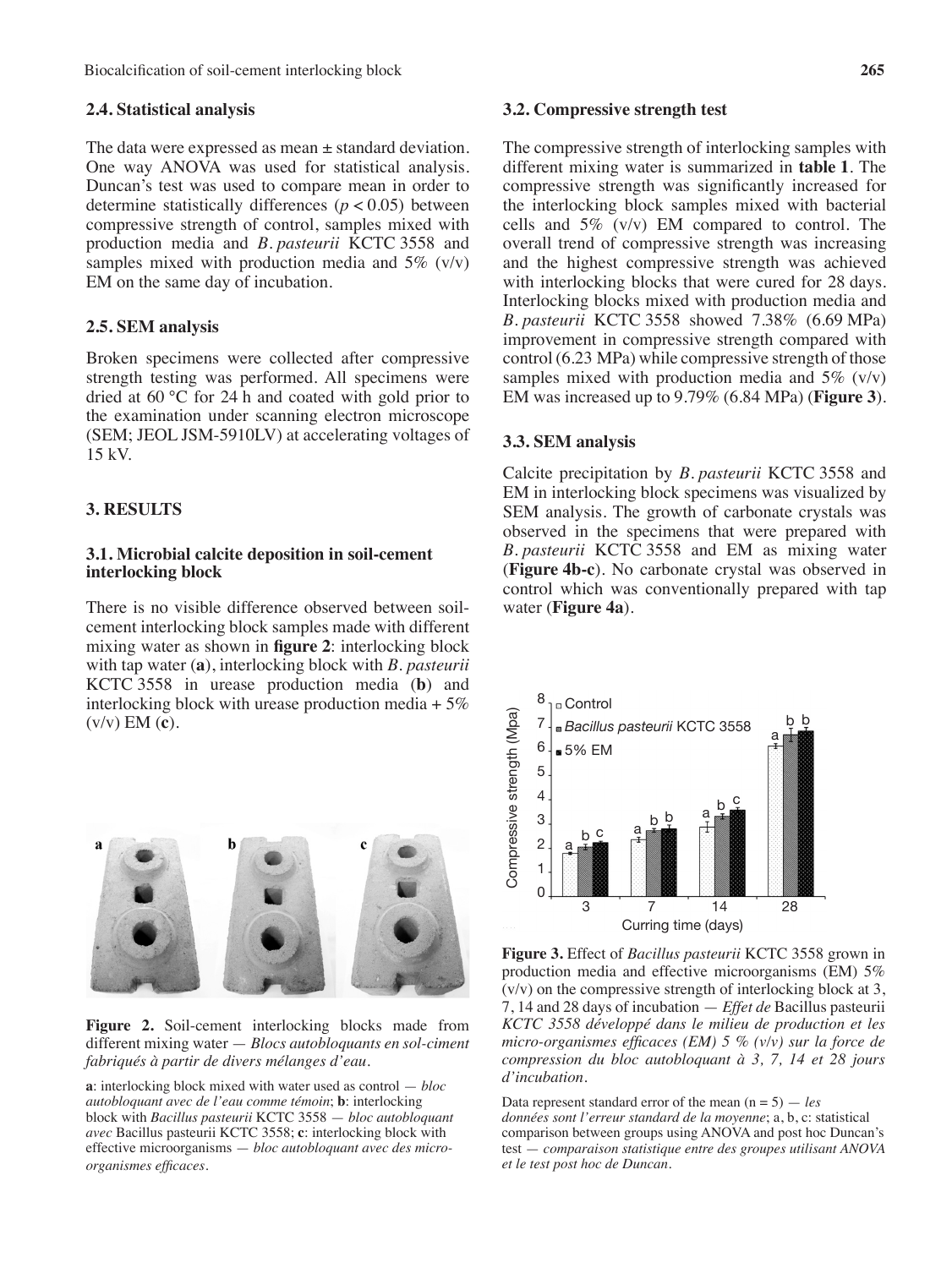| l                     |     |
|-----------------------|-----|
|                       |     |
|                       |     |
|                       |     |
|                       |     |
|                       |     |
|                       |     |
|                       |     |
|                       |     |
|                       |     |
| $\sigma - \mu$<br>ļ,  |     |
|                       |     |
|                       |     |
|                       |     |
| こうしょ<br>$\frac{1}{2}$ |     |
|                       |     |
| $\frac{1}{2}$         |     |
| ľ<br>ľ                |     |
|                       |     |
|                       |     |
|                       |     |
|                       |     |
|                       |     |
|                       |     |
| $\ddot{\phantom{0}}$  | ŌП. |
|                       |     |
|                       |     |
|                       |     |
| J                     |     |
|                       |     |
|                       |     |
|                       |     |
|                       |     |
|                       |     |
|                       | J   |
|                       |     |
| j                     |     |
|                       |     |
|                       | S   |

|         |                                               | Treatment Average interlocking block compressive strength (MPa) |                                |                     |                                |                     |                                |                     |
|---------|-----------------------------------------------|-----------------------------------------------------------------|--------------------------------|---------------------|--------------------------------|---------------------|--------------------------------|---------------------|
|         | 3 days                                        |                                                                 | 7 days                         |                     | 14 days                        |                     | 28 days                        |                     |
|         | Strength $\pm$ S.D $%$ D <sub>n</sub> creases | relative to control                                             | Strength $\pm$ S.D % Increases | relative to control | Strength $\pm$ S.D % Increases | relative to control | Strength $\pm$ S.D % Increases | relative to control |
| Control | $1.78 \pm 0.04$ <sup>a</sup>                  |                                                                 | $2.36 \pm 0.10^a$              |                     | $2.88 \pm 0.22^{\circ}$        |                     | $6.23 \pm 0.10^a$              |                     |
|         | KCTC 3558 $2.06 \pm 0.11^b$                   | 15.73                                                           | $2.74 \pm 0.08$ <sup>b</sup>   | 16.10               | $3.31 \pm 0.10^b$              | 14.93               | $6.69 \pm 0.28^b$              | 738                 |
| EM      | $2.23 \pm 0.06$                               | 25.28                                                           | $2.82 \pm 0.15^b$              | 19.49               | $3.59 \pm 0.11$ °              | 24.65               | $6.84 \pm 0.16^b$              | 9.79                |



**Figure 4.** Scanning electron micrographs — *Micrographies au microscope électronique*.

**a**: control interlocking block — *bloc autobloquant témoin*; **b**: interlocking block with *Bacillus pasteurii* KCTC 3558 — *bloc autobloquant avec* Bacillus pasteurii *KCTC 3558*; **c**: interlocking block with EM (calcium carbonate crystals indicate as Cc) — *bloc autobloquant avec EM (cristaux de carbonate de calcium, Cc).*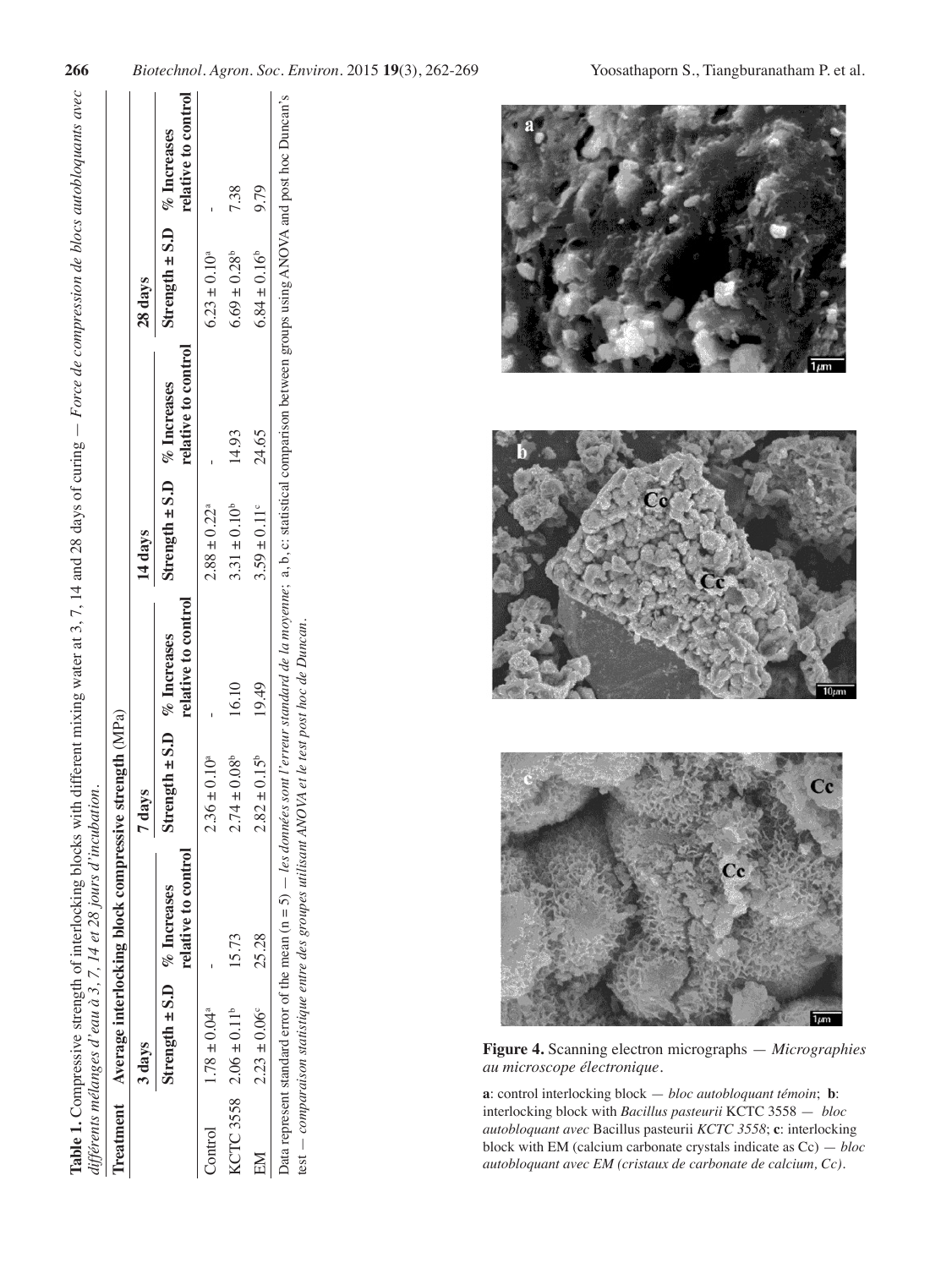# **4. DISCUSSION**

The overall trend of compressive strength improvement up to 28 days of incubation is possibly due to the behavior of microbial cells within interlocking block. At the beginning of the incubation period, the growth condition might not be appropriate for the added microorganisms as most cells were still inactive due to the introduction to a new microenvironment. After the interlocking blocks were incubated, microbial cells gradually started to grow slowly. From the equation previously mentioned, urease was produced during the microbial growth to hydrolyze a molecule of urea and releases a molecule of carbonate ion and two molecules of ammonium ion (Qin et al., 2002). This microbial induced chemical reaction causes an increasing pH of its surrounding which leads to the precipitation of calcite when calcium ion exists in the environment (Mobley et al., 1989). As the microbial cells were introduced into interlocking block, pH within interlocking block matrix increased, with the presence of calcium ions in the culture medium added as mixing water, calcium carbonate precipitated. Thus, calcium carbonate precipitation can take place both on the cell surface and within soil-cement matrix. The pores in the matrix of interlocking block were then plugged up as suggested by Ramachandran et al., 2001; Ghosh et al., 2005 and Ramakrishnan et al., 2005.

The observed increase in compressive strength of interlocking block with *B. pasteurii* KCTC 3558 was in agreement with the results of previous reports which showed significantly increase in compressive strength of concrete and cement mortar (Ghosh et al., 2005; Jonkers, 2007; Achal et al., 2009; Achal et al., 2011; Park S.J. et al., 2012) and brick (Raut et al., 2014) using microorganisms. In addition, EM was used as a mixture for concrete and found to have similar effect as air entraining and water reducing agent. The

compressive strength of concrete treated with  $5\%$  (v/v) EM was increased compared to control (Sato et al., 2003; Burimjit et al., 2007) as summarized in **table 2**. It is evident from our results and previous studies that the increasing of compressive strength is mainly due to consolidation of the pores inside interlocking block with microbiologically induced calcium carbonate precipitation (MICP).

Although an increasing compressive strength was observed in this study, this increase is lower than those earlier reported. It is likely that this difference is resulted from different types of microorganisms and culture media used in the experiments. The procedure used in deposition of microorganisms in specimens and the specimens curing process may also be possible reasons. Modified production media was used in this study due to its urease producing enhancement property and low cost. However, this modified production media is low in nutrients that may result in a lower growth rate and lower urease activity compared with those cultivation in rich media used in other reports such as nutrient broth, yeast extract broth, lactose mother liquor broth (Achal et al., 2009; Achal et al., 2011), tryptic soy broth (Park S.J. et al., 2012) or an optimized urease production media (Raut et al., 2014).

In thisstudy,microbial cells were directly added into specimens after 24 h of cultivation without harvesting cell from growth medium which was different from the work of Park S.J. et al. (2012) and Raut et al. (2014), where bacterial culture was harvested from growth medium and resuspended in phosphate buffer or saline before introduced into the specimens. In addition, the specimens in this study were cured under moist air condition following the standard interlocking block manufacturing process. No nutrient was added during this incubation period which could limit microbial growth and its metabolism therefore affected the compressive strength. In other reports, specimens

|                                     |  |  |  |  |  |  |  |  |  |  | <b>Table 2.</b> Percentage of compressive strength increase by various examples of microbiologically induced calcite     |  |
|-------------------------------------|--|--|--|--|--|--|--|--|--|--|--------------------------------------------------------------------------------------------------------------------------|--|
|                                     |  |  |  |  |  |  |  |  |  |  | precipitation — Pourcentage de l'augmentation de la force de compression par divers exemples de précipitation de calcite |  |
| <i>induite microbiologiquement.</i> |  |  |  |  |  |  |  |  |  |  |                                                                                                                          |  |

| <b>Material used</b>   | <b>Organism</b> used                                     | % Increase of compressive<br>strength relative to control | <b>Reference</b>      |
|------------------------|----------------------------------------------------------|-----------------------------------------------------------|-----------------------|
| Cement mortar          | Shewanella sp.                                           | 25.29                                                     | Ghosh et al., 2005    |
| Cement mortar          | Sporosarcina pasteurii                                   | 17                                                        | Achal et al., 2009    |
| Cement mortar          | Bacillus sp. CT-5                                        | 36                                                        | Achal et al., 2011    |
| Cement mortar          | Exiguobacterium marinum KNUC513                          | 20.3                                                      | Park et al., 2012b    |
| Conventional red brick | Bacillus pasteurii                                       | 83.9                                                      | Raut et al., 2014     |
| Concrete               | Effective microorganisms                                 | $30-50$                                                   | Sato et al., 2003     |
| Concrete               | Effective microorganisms                                 | 21.85                                                     | Burimjit et al., 2007 |
| Soil-cement<br>block   | Bacillus pasteurii KCTC 3558<br>Effective microorganisms | 7.38<br>9.79                                              | This study            |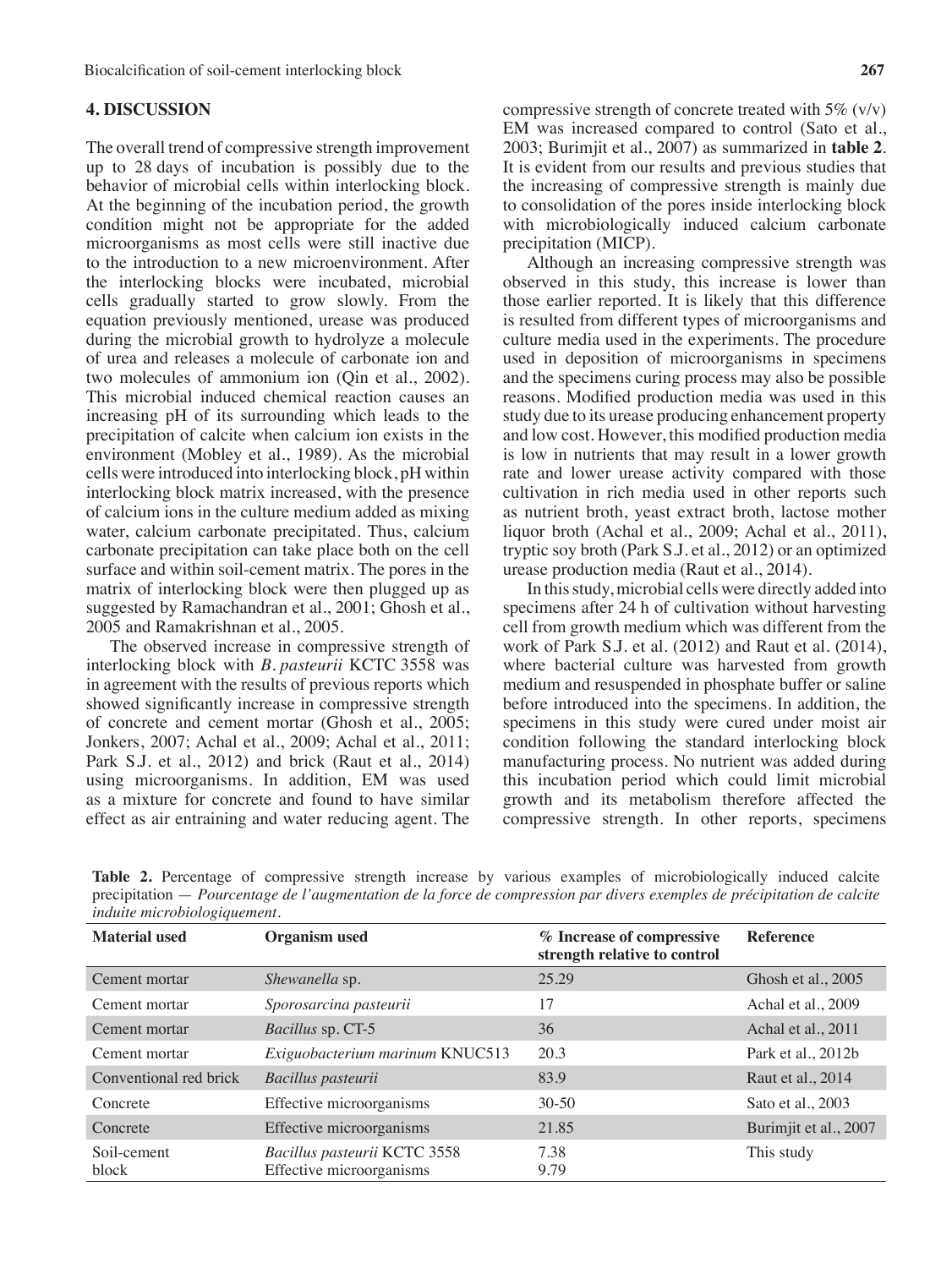were incubated in culture media (Achal et al., 2009; Achal et al., 2011; Park S.J. et al., 2012; Raut et al., 2014), saturated with nutrients which microorganisms could use for their maximum growth and metabolism, resulted in a higher increase in compressive strength.

For specimens with EM, the development of compressive strength is lower compared with those reported by Sato et al. (2003) and Burimjit et al. (2007). Although the specimens were all prepared with EM as mixing water, the improvements in compressive strength were different. One possible explanation may be due to the variation of microorganisms present in different batch of EM used in each study. Moreover, specimen compositions likely affected the compressive strength as demonstrated in specimens from Sato et al.  $(2003)$  and Burimjit et al.  $(2007)$  experiments which contain higher cement content (30.7% and 23.5% cement in whole components, respectively) than our specimens in which the major composition is soil (16.7% cement).

Furthermore, calcium carbonate crystal growth of those specimens prepared with cell suspension of *B. pasteurii* KCTC 3558 and those prepared with 5% EM was found under scanning electron microscope indicated that the increase strength of interlocking block was essentially due to biocalcification by *B. pasteurii* KCTC 3558 and EM microorganisms. It can be inferred that biocalcification induced by *B. pasteurii* KCTC 3558 and EM performs an important role in improving interlocking block compressive strength.

# **5. CONCLUSIONS**

Based on the results of this study, it can be concluded that the addition of urease producing microorganisms has positive effect on compressive strength of interlocking block. Mixed bacterial culture in EM was found to be more effective in inducing calcite precipitation within interlocking block as seen by a 9.79% increase in the compressive strength of interlocking block compared to control. Microbiologically induced calcite precipitation or biocalcification could be applied to increase the compressive strength of interlocking block. However, further study on suitable culture media for interlocking block manufacturing is needed. The development of a more effective process for large scale production is also necessary for practical applications.

#### **Acknowledgements**

The financial support for this study was received from The Graduate School, Chiang Mai University and Faculty of Science, Chiang Mai University for budget year 2012 and 2013.

## **Bibliography**

- Achal V., Mukherjee A., Basu P.C. & Reddy M.S., 2009. Lactose mother liquor as an alternative nutrient source for microbial concrete production by *Sporosarcina pasteurii*. *J. Ind. Microbiol. Biotechnol.*, **36**, 433-438.
- Achal V., Mukherjee A. & Reddy M.S., 2011. Microbial concrete: a way to enhance the durability of building structures. *J. Mater. Civ. Eng*., **23**, 730-734.
- American Society for Testing and Materials, 2007. *Standard test methods for sampling and testing brick and structural clay tile. American Society for Testing and Materials, Standard C 67-07*. West Conshohocken, PA, USA: ASTM International.
- Anand K.B. & Ramamurthy K., 2005. Development and evaluation of hollow concrete interlocking block masonry system. *TMS J*. , **23**(1), 11-19.
- Burimjit C.&Permsang-ngam P., 2007.*Influence of effective microorganisms in concrete on compressive strength and life cycle assessment of EM-concrete. B. Engineering study problem*. Chiang Mai, Thailand: Chiang Mai University, Department of Civil Engineering, Faculty of Engineering.
- De Muynck W., De Belie N. & Verstraete W., 2007. Improvement of concrete durability with the aid of bacteria. *In*: *Proceedings of the 1st International conference, Self healing materials, 18-20 April, 2007, Noordwijk aan Zee, The Netherlands*, 1-10.
- Douglas S. & Beveride T.J., 1998. Mineral formation by bacteria in natural microbial communities. *FEMS Microbiol. Ecol*., **26**, 79-88.
- Fujita Y. et al., 2000. Calcium carbonate precipitation by ureolytic subsurface bacteria. *Geomicrobiol*. *J*., **17**, 305- 318.
- Ghosh P., Mandala S., Chattopadhyayb B.D. & Palc S., 2005. Use of microorganism to improve the strength of cement mortar. *Cement Concrete Res*., **35**, 1980-1983.
- Hammes F. & Verstraete W., 2002. Key roles of pH and calcium metabolism in microbial carbonate precipitation. *Rev. Environ. Sci. Biotechnol*., **1**, 3-7.
- Hammes F., Boon N., De Villiers J. & Verstraete W., 2003. Strain specific ureolytic microbial calcium carbonate precipitation. *Appl. Environ. Microbiol*., **69**, 4901- 4909.
- Hosokawa Y. et al., 2004. Recycling molten slag from waste to concrete products and construction materials in Japan. A case study report. *In: Proceedings of the 29th Conference, Our world in concrete and structures, 25-26 August, 2004, Singapore*, 289-296.
- Jonkers H.M., 2007. Self healing concrete: a biological approach. *In*: Van der Zwaag S., ed. *Self healing materials: an alternative approach to 20 centuries of materials science*. Dordrecht, The Netherlands: Springer, 195-204.
- Kokkhamheang W. & Rattanawong N., 2008. Interlocking block product from kaolinite top soil. *In*: *Proceedings of the 13rd National convention on civil engineering,*